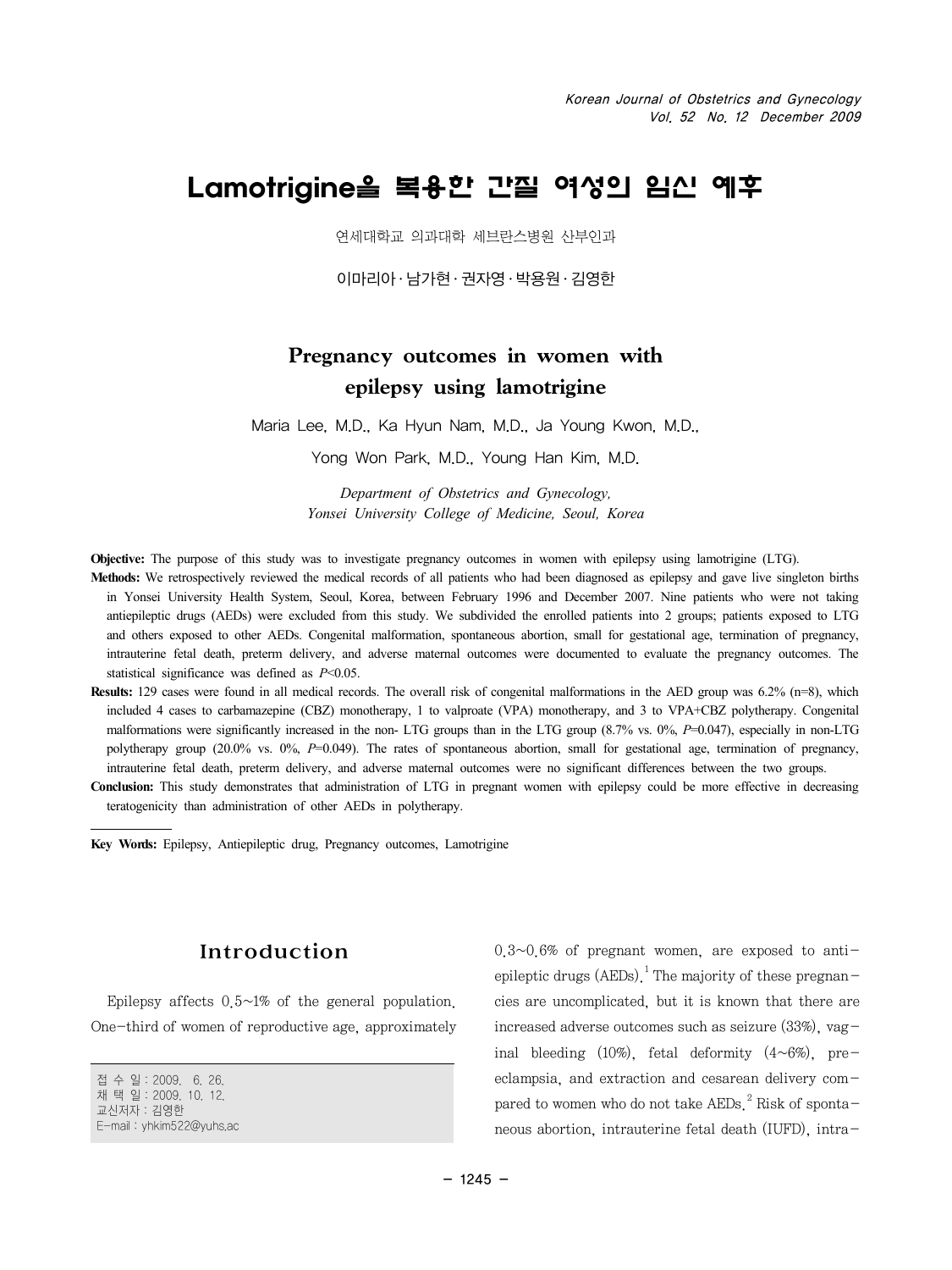uterine growth restriction (IUGR), and perinatal fetal death could increase in women with epilepsy compared to general population<sup>3</sup>

The goal of epilepsy treatment during pregnancy is seizure control using AEDs, despite the fact that traditional AEDs are known teratogens. There have been insufficient studies on the relationship between obstetric complications, teratogenicity, and specific drugs. Furthermore, all of the reports were based on observations of traditional AEDs such as phenytoin (PTH), Phenobarbital (PB), carbamazepine (CBZ), and valproate (VPA). Lamotrigine (LTG) is a second-generation AED that is widely used for seizure control in epilepsy as well as in other neurologic and psychiatric disorders, and was approved by the US Food and Drug Administration for use as an AED in  $1994<sup>4</sup>$  The use of LTG increased dramatically between 1999 and 2003.<sup>5</sup> However, information on the safety of LTG in human pregnancy is still limited. There have been studies on teratogenicity of LTG that has a modest teratogenic risk compared to other AEDs, with reported rates of major congenital malformations from 1.0 to  $5.6\%$ <sup>5-10</sup> Several observational studies have indicated that LTG clearance markedly increases during pregnancy,  $11-14$  with seizures worsening in women with epilepsy. $11,13$ 

The purpose of this study was to investigate pregnancy outcomes in women with epilepsy using LTG.

#### Material and Methods

A total of 138 patients with epilepsy who had antenatal care and gave births at Yonsei University Health System from February 1996 to December 2007 were enrolled in this study. Nine patients who were not taking antiepileptic drugs (AEDs) were excluded from this study. We subdivided the enrolled patients into LTG group and other AED group. Of 129 patients, 37 patients were exposed to LTG and 92 patients were exposed to other AEDs. We retrospectively analyzed their medical

records to observe pregnancy outcomes including congenital malformation, spontaneous abortion, small for gestational age (SGA), termination of pregnancy, intrauterine fetal death (IUFD), preterm delivery, and adverse maternal outcomes. In women with epilepsy, seizures were classified by International League Against Epilepsy  $(ILAE)$ <sup>15</sup> Monotherapy was defined as a therapy with only 1 type of AED and polytherapy defined as a therapy with 2 or more AEDs. SPSS 12.0 for Windows (SPSS Inc., Chicago, IL) was used for statistical analysis, and statistical significance was calculated with chi-square test and *t*-test. A P-value  $\langle 0.05 \text{ was con}$ sidered statistically significant.

#### Results

One hundred twenty nine patients were exposed to AEDs. Of 129 patients, 37 patients were exposed to LTG and 92 patients were exposed to other AEDs. The mean of maternal age of LTG group and non-LTG group were 29.6 years and 30.2 years, respectively. The mean of gestational age at delivery of each group were 37.0 weeks and 37.5 weeks, respectively. Forty eight (37.2%) patients underwent cesarean section. Ninety women were exposed to monotherapy and 39 were exposed to polytherapy. There was no significant difference in maternal age,  $1<sup>st</sup>$  trimester medication, and folic acid supplementation between LTG group and non-LTG group (Table 1). Twenty four (64.9%) patients were exposed to polytherapy in the LTG group and 15 (16.3%) patients in the non-LTG group with statistically significant difference. The most commonly used AEDs were  $CBZ$  (n=52). LTG (n=37), VPA (n=34), topramite (TPM) (n=24), phenytoin (PHT) (n=13), and oxcarbazepine (OCZ) (n=6). In non-LTG monotherapy, CBZ (n=39), VPA (n=13), PHT  $(n=11)$ , TPM  $(n=5)$ , OCZ  $(n=5)$ , phenobarbital (PB)  $(n=2)$ , clonazepam  $(n=1)$ , and levetiracetam  $(n=1)$  were used. In polytherapy, LTG+TPM (n=9), LTG+VPA (n=7), LTG+VPA+TPM (n=4), LTG+CBZ (n=3), LTG+TPM+VPA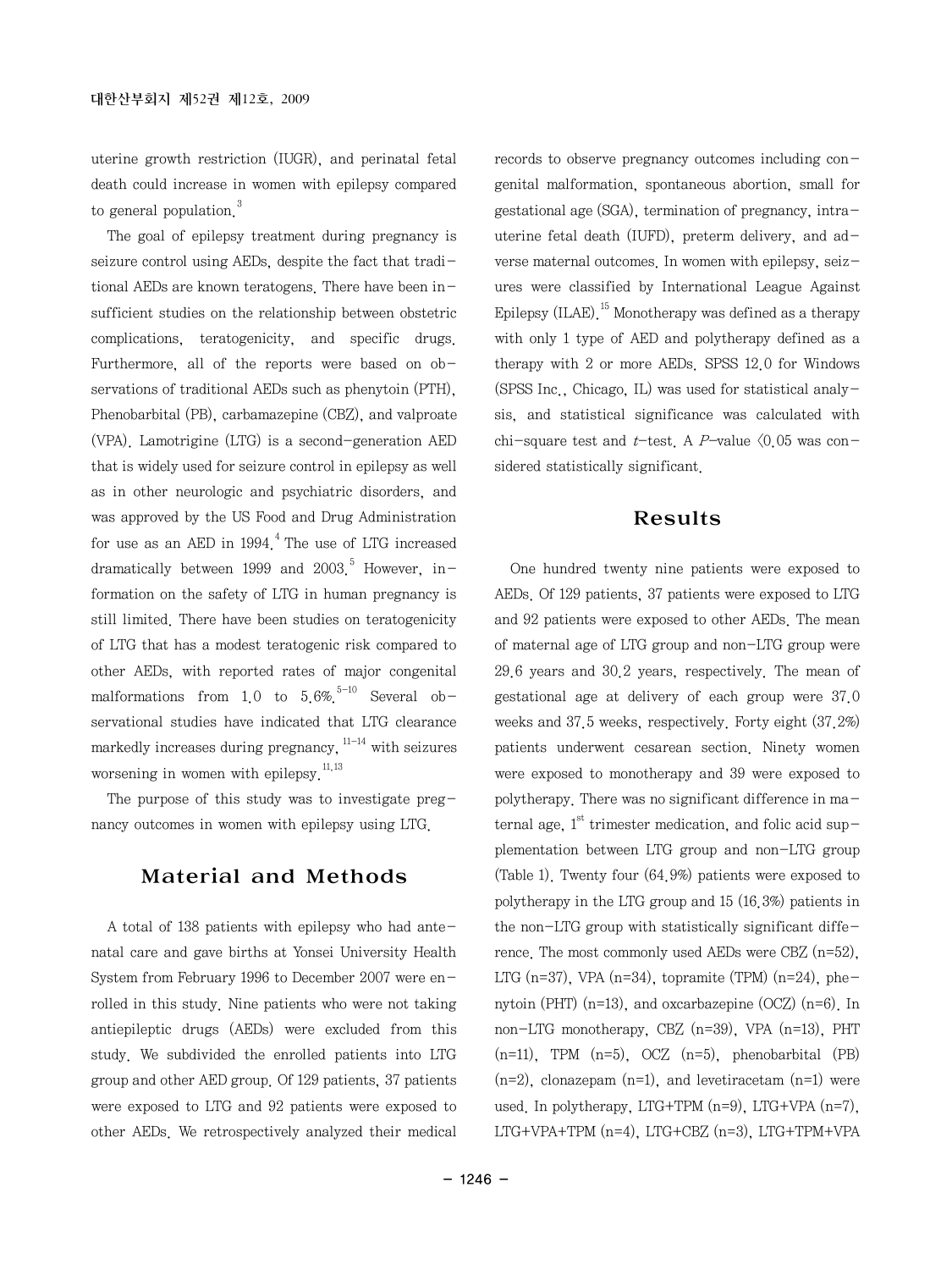+levetiracetam (n=1), VPA+CBZ (n=5), VPA+TPM (n=3), VPA+CBZ+TPM (n=1), VPA+CBZ+OCZ (n=1), VPA+CBZ+ PTH (n=1), CBZ+TPM (n=2), CBZ+PTH (n=1), TPM+levetiracetam (n=1) were used.

Out of 129 women with epilepsy, 8 (6.2%) experienced congenital malformation. Spina bifida, meningomyelocele, and congenital heart disesase (tricuspid regurgitation and pulmonary stenosis) were developed in women who were exposed to CBZ only. Spina bifida and anencephaly were developed in women who were exposed to VPA only. In women exposed to both CBZ and VPA, spina bifida, right finger agenesis, and long bone shortening were observed (Table 2). There were no multiple malformations. Of 6 termination cases, 3 cases were 1 right hand agenesis and 2 spina bifida.

Generalized tonic-clonic seizure, complex-partial seizure, partial seizure were found in 5 (13.5%), 0 (0%), and 3 (8.1%) patients respectively in LTG group, and in 15 (16.3%), 1 (1.1%), 1 (1.1%) patients respectively in non- LTG group. These findings were not statistically significant.

There was no significant difference in the incidence of spontaneous abortion, SGA, termination of pregnancy, IUFD, and preterm delivery and adverse maternal outcomes between LTG group and non-LTG group. However, there was a significant difference in the incidence of congenital malformation  $(0 \text{ vs. } 8.7\%$ ,  $P=$ 0.047).

|  |  | Table 1. Patient characteristics $(n=129)$ |  |
|--|--|--------------------------------------------|--|
|--|--|--------------------------------------------|--|

| Variable                                          | <b>LTG</b>     | $Non-LTG$      |            |  |
|---------------------------------------------------|----------------|----------------|------------|--|
|                                                   | $(N=37)$       | $(N=92)$       | $P$ -value |  |
| Age, years, mean $\pm$ SD                         | $29.6 \pm 3.0$ | $30.2 \pm 3.3$ | 0.349      |  |
| Primigravida, $n$ (%)                             | 13(35.1)       | 33(35.9)       | 1.000      |  |
| Previous cesarean delivery, $n$ (%)               | 8(21.6)        | 25(27.2)       | 0.513      |  |
| Gestational age at delivery, weeks, mean $\pm$ SD | $37.0 \pm 7.0$ | $37.5 \pm 5.8$ | 0.642      |  |
| Cesarean delivery, $n$ (%)                        | 11(29.7)       | 37(40.2)       | 0.265      |  |
| Medication method                                 |                |                | < 0.001    |  |
| Monotherapy, $n$ (%)                              | 13(35.1)       | 77 (83.7)      |            |  |
| Polytherapy, $n$ $(\%)$                           | 24(64.9)       | 15(16.3)       |            |  |
| $1st$ trimester medication, n $(%)$               | 30(93.8)       | 89 (96.7)      | 0.722      |  |
| Folic acid supplementation, $n$ (%)               | 35(94.6)       | 76 (82.6)      | 0.076      |  |
| LTG dose, mg, median (range)                      | 200 (50-400)   |                |            |  |

LTG: lamotrigine, CBZ: carbamazepine, VPA: valproate, PTH: phenytoin, PB: phenobarbital, OCZ: oxcarbazepine, TPM: topiramate.

**Table 2.** Congenital malformations according to antiepileptic drug (AED)

| Medication          | Type of malformation                      |
|---------------------|-------------------------------------------|
| LTG monotherapy     | None                                      |
| CBZ monotherapy     | Spina bifida, Meningomyelocele, TR and PS |
| VPA monotherapy     | Anencephaly, Spina bifida                 |
| CBZ+VPA polytherapy | Spina bifida                              |
|                     | Right finger agenesis                     |
|                     | Long bone shortening                      |
| Total               | $8/129(6.2\%)$                            |

AED: antiepileptic drug, LTG: lamotrigine, CBZ: carbamazepine, VPA: valproate, TR: tricuspid regurgitation, PS: pulmonary stenosis, VSD; ventricular septal defect.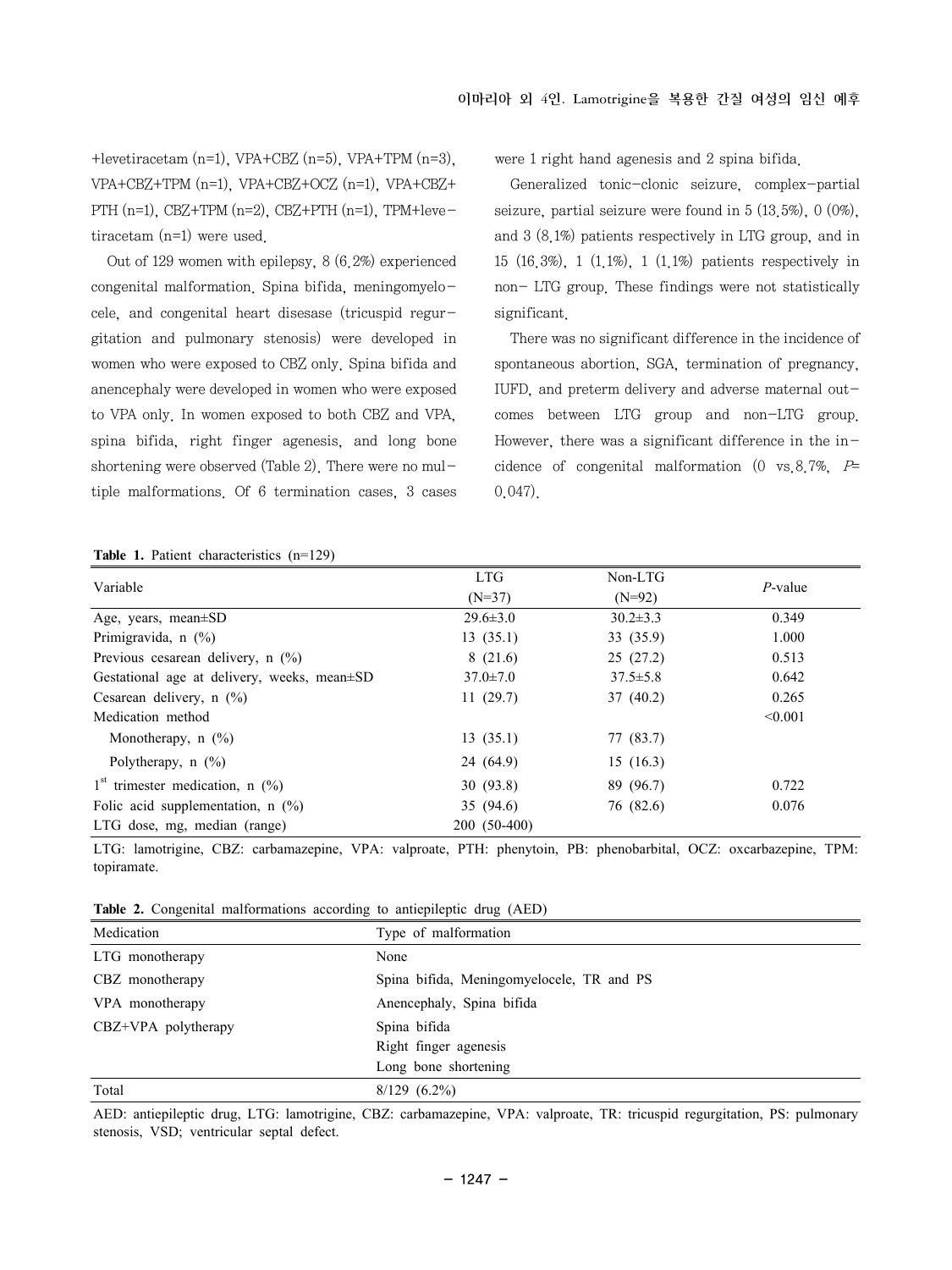Between LTG monotherapy group and non-LTG monotherapy group, there was no significant difference in the incidence of congenital malformation. Congenital malformations were developed 5 cases in the non-LTG monotherapy group, but this finding was statistically insignificant. However, there was statistically significant difference in the incidence of congenital malformation between LTG polytherapy group and non-LTG polytherapy group. (0 vs. 20.0%,  $P=0.049$ ) (Table 3).

One hundred eleven (86.0%) patients received a folic acid (4 mg/day) supplement during their first trimester. Among these women, 1 (0.8%) experienced spontaneous abortion and 1 (0.8%) had a fetal neural tube defect. In women without folic acid supplementation, 4 (26.7%) experienced spontaneous abortion and 2 (40.0%) experienced IUFD.

### Discussion

The incidence of congenital malformation is  $2~3$ times higher in women with epilepsy compared to general population.<sup>15</sup> In our research, the risk rate of congenital malformation was 6.2%, which did not deviate

much from the 6~8% of many other studies. When treatment is changed from polytherapy to monotherapy, the incidence of congenital malformation decreased from 13.5 to 6.2% or 9.6 to 7.6%, and the types of malformation changed to minor ones such as facial clefts, dysmorphia to spina bifida, and hypospadias  $^{16}$  Although there are some reports that polytherapy does not necessarily increase the induction of malformation.<sup>17</sup> the majority of studies have reported that polytherapy, especially with VPA, is related to an increase in the development of severe malformation.<sup>18</sup> According to the study of Dravet, spina bifida occurred in 1% of mothers taking VPA, and this result was 20% higher than in the normal population. There was a report that polytherapy with CBZ can increase spina bifida by  $0.5 \sim 1\%$ <sup>19</sup>

The newly developed medicine called LTG has been studied to determine if it could replace VPA. In the case of monotherapy, the researches have been made with the 61 cases and 647 cases and it was reported that 0.0 $\sim$ 4.4% of severe malformation occurred.<sup>6,9</sup> According to the study performed between 1992 and 2005 by the means of pregnant registration program, 2.8% of severe malformation had been observed in 707 cases, implying

**Table 3.** Adverse pregnancy outcomes in each antiepileptic drug

|                           | Monotherapy                           |                                    |            | Polytherapy                           |                                    |            |
|---------------------------|---------------------------------------|------------------------------------|------------|---------------------------------------|------------------------------------|------------|
| Outcome                   | <b>LTG</b><br>monotherapy<br>$(N=13)$ | Non-LTG<br>monotherapy<br>$(N=77)$ | $P$ -value | <b>LTG</b><br>polytherapy<br>$(N=24)$ | Non-LTG<br>polytherapy<br>$(N=15)$ | $P$ -value |
| Spontaneous abortion      | $\mathbf{0}$                          | $1(1.3\%)$                         | 1.000      | 1 $(4.2\%)$                           | $\theta$                           | 1.000      |
| Intrauterine fetal death  | $\mathbf{0}$                          | $1(1.3\%)$                         | 1.000      | $\theta$                              | $\theta$                           |            |
| Termination of pregnancy  | $1(7.7\%)$                            | $1(1.3\%)$                         | 0.269      | 2 $(8.3\%)$                           | 2 $(13.3\%)$                       | 0.631      |
| <b>SGA</b>                | $\mathbf{0}$                          | $3(3.9\%)$                         | 1.000      | 2 $(8.3\%)$                           | $\theta$                           | 0.514      |
| Preterm delivery          | 0                                     | $3(3.9\%)$                         | 1.000      | $\mathbf{0}$                          | $1(6.7\%)$                         | 1.000      |
| Placenta previa           | $\mathbf{0}$                          | 2 $(2.6\%)$                        | 1.000      | $\theta$                              | $\theta$                           |            |
| <b>PPROM</b>              | 2 $(15.4\%)$                          | 2 $(2.6\%)$                        | 0.098      | $\mathbf{0}$                          | $1(6.7\%)$                         | 0.385      |
| Placental abruption       | $\boldsymbol{0}$                      | $1(1.3\%)$                         | 1.000      | $\mathbf{0}$                          | $\theta$                           |            |
| Adverse maternal outcomes | 2 $(15.4\%)$                          | $7(9.1\%)$                         | 0.613      | 1 $(4.2\%)$                           | 2 $(13.5\%)$                       | 0.547      |
| Congenital malformation   | 0                                     | $5(6.5\%)$                         | 1.000      | $\mathbf{0}$                          | 3 $(20.0\%)$                       | 0.049      |

LTG: lamotrigine, SGA: small for gestational age, PPROM: preterm premature rupture of membranes \* Adverse maternal outcomes: preeclampsia, placenta previa, PPROM, placental abruption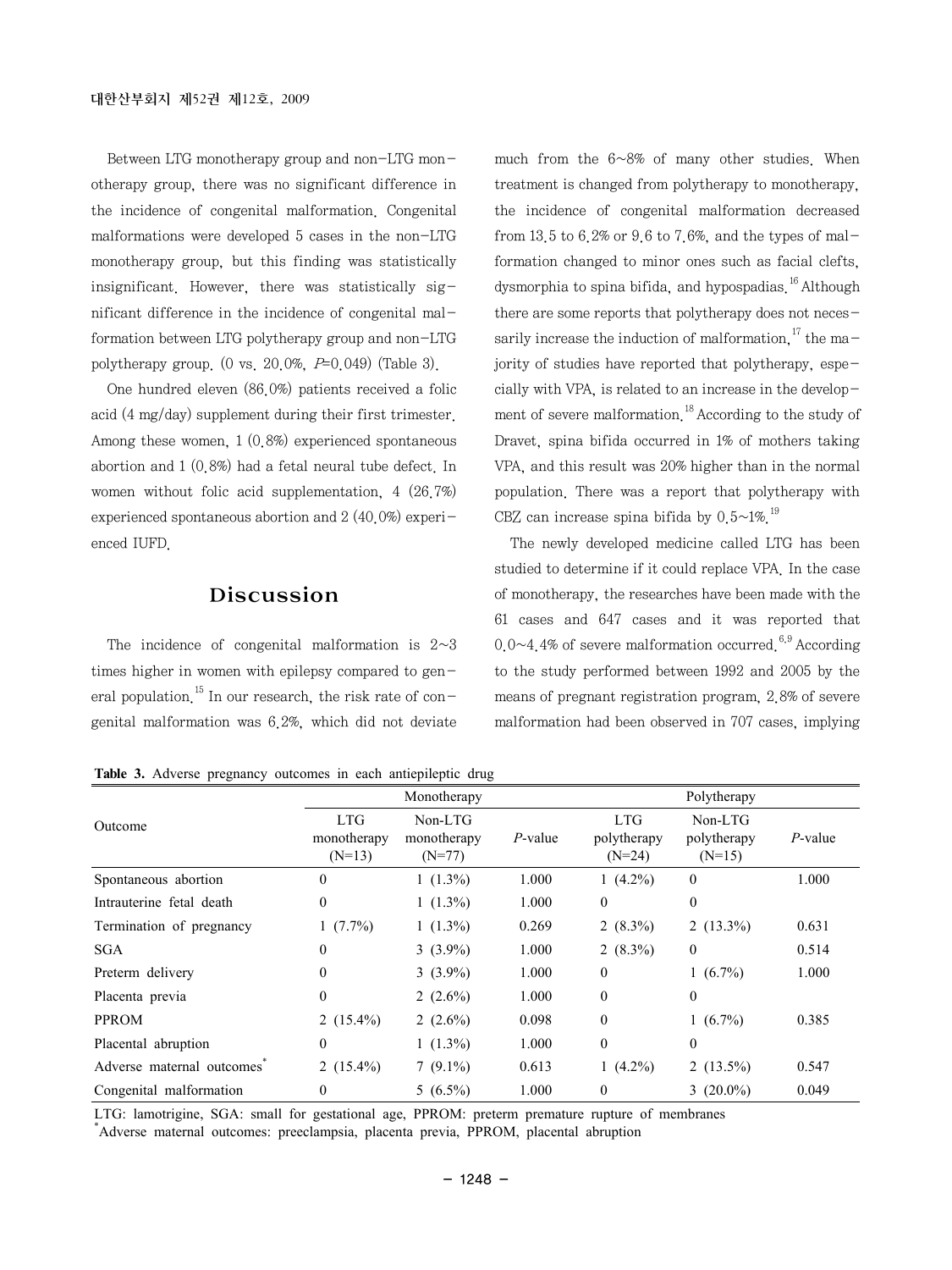that LTG is a relatively low-risk drug compared to other  $AEDs$ <sup>16,20</sup> In this study, congenital malformation did not occurred in LTG monotherapy group.

According to the British pregnant registration research, dosage effects of LTG have been observed. If the daily dosage was under 200 mg, 1.6% of severe malformation was observed whereas for a daily dosage of over 200 mg, the rate increased to 5.4%. In the turning point research by Sabers, the daily average dosage of 385 mg was administered to 137 mothers and the risk rate of malformation was 2.9%, proving that LTG is relatively lower in risk than other AEDs. In this study, women  $ex$ posed to LTG monotherapy was 13. Except for 1 who experienced generalized seizure, the daily dose of the drug did not exceed 300 mg. Although there were 24 (64.9%) women exposed to AED polytherapy in the LTG group, no significant differences were observed between the LTG group and non-LTG group.

Obstetric complications were reported to be more common in women with epilepsy; include a low birth weight, preeclampsia, bleeding, placental abruption, and prematurity.<sup>21-23</sup> A study on the effect of seizure on pregnancy showed that convulsive seizure, especially in the form of generalized seizure, can cause hypoxemia and have a high death rate for both mothers and unborn children.8 Teramo reported that a generalized seizure during labor can have a significant impact on fetal heart rate  $^{24}$  It has also been reported that the trauma caused by a seizure, especially uterine trauma, can damage the myometrium, resulting in the secretion of arachidonic acid that can induce uterine contractions or rupture of amniotic membranes causing the preterm delivery and the placental abruption could be induced.<sup>25</sup> According to a population-based study of Katz et al, higher rates of cesarean deliveries (17.3 vs. 11.55%,  $P(0.008)$ , and gestational diabetes mellitus  $(9.1 \text{ vs. } 5.5\%, P(0.02)$  were noted among the epileptic population  $^{26}$  In this study, in non-LTG group, cesarean delivery rate was 40.2%, preterm delivery rate was 4.3%. All 4 cases of preterm deliveries were in non-LTG group. Moreover, one case of placental abruption happened in non-LTG group. The incidence of adverse maternal outcomes in the LTG monotherapy group was higher than in the non-LTG monotherapy group (15.4 vs. 9.1%). These results may raise concern about LTG's safety, but the sample size is too small to get wide confidence intervals.

It is important to emphasize parent counseling regarding the potential benefits and hazards of the treatment, including the uncertainty of long term adverse effects. Therefore, in the first stage of pregnancy, it is important to choose the proper AED to control seizure and maintain a minimum level of the drug in the serum. Additionally, taking folic acid to decrease the risk of congenital malformation, especially to decrease the risk of damage to the neural tube, is necessary. As the pregnancy progresses to term, it is important to prevent seizure by increasing AED level in the serum. $27$ Monitoring the development of fetal malformation by means of maternal serum alpha-fetoprotein, estimation of amniotic fluid volume, and regular ultrasound exam should be performed as well.

LTG teratogenicity has proven inconclusive in human studies. There is a need to evaluate the possibility of minimizing fetal toxicity caused by drugs. To achieve this, a prospective study is warranted.

In conclusion, this study showed that administration of LTG polytherapy in pregnant women with epilepsy could be more effective in decreasing teratogenicity than administration of other combination of AEDs in polytherapy.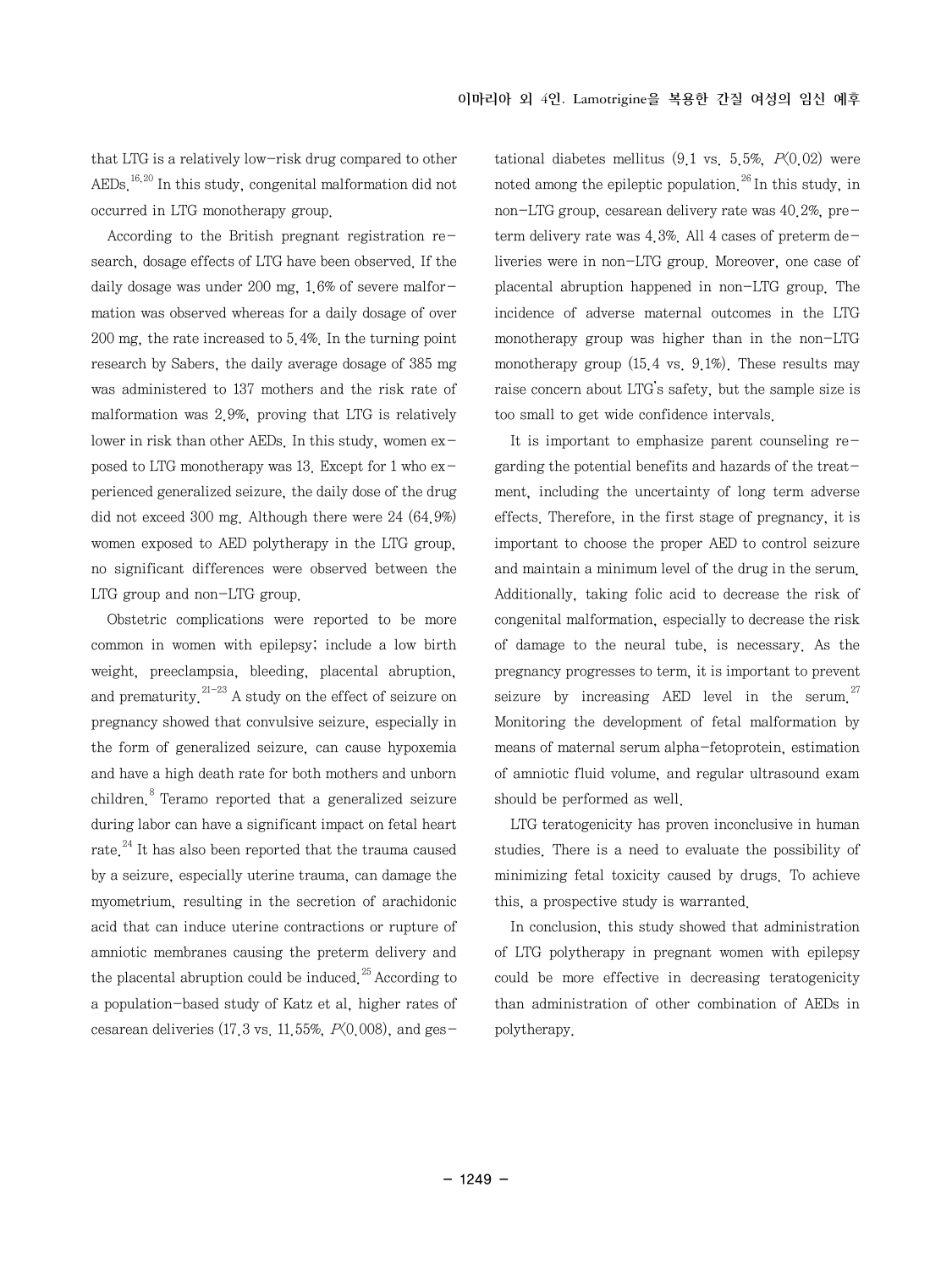- 1. Kini U, Adab N, Vinten J, Fryer A, Clayton-Smith J; Liverpool and Manchester Neurodevelopmental Study Group. Dysmorphic features: an important clue to the diagnosis and severity of fetal anticonvulsant syndromes. Arch Dis Child Fetal Neonatal Ed 2006; 9:  $F(90-5)$
- 2. Bertollini R, Källen B, Mastroiacovo P, Robert E. Anticonvulsant drugs in monotherapy. Effect on the fetus. Eur J Epidemiol 1987; 3: 164-71.
- 3. Fairgrieve SD, Jackson M, Jonas P, Walshaw D, White K, Montgomery TL, et al. Population based, prospective study of the care of women with epilepsy in pregnancy. BMJ 2000; 321: 674-5.
- 4. Pennell PB. Pregnancy in women who have epilepsy. Neurol Clin 2004; 22: 799-820.
- 5. Vajda FJ, Hitchcock A, Graham J, Solinas C, O'Brien TJ, Lander CM, et al. Fetal malformations and seizure control: 52 months data of the Australian Pregnancy Registry. Eur J of Neurol 2006; 13: 645-54.
- 6. Cunnington M, Ferber S, Quartey G; International Lamotrigine Pregnancy Registry Scientific Advisory Committee. Effect of dose on the frequency of major birth defects following fetal exposure to lamotrigine monotherapy in an international observational study. Epilepsia 2007; 48: 1207-10.
- 7. Holmes LB, Wyszynski DF, Baldwin EJ, Habecker E, Glassman LH, Smith CR. Increased risk for non-syndromic cleft palate among infants exposed to lamotrigine during pregnancy. Birth Def Res Part A Clin Molec Teratol 2006; 76: 318.
- 8. Meador KJ, Baker GA, Finnell RH, Kalayjian LA, Liporace JD, Loring DW, et al. In utero antiepileptic drug exposure: fetal death and malformations. Neurology 2006; 67: 407-12.
- 9. Morrow J, Russell A, Guthrie E, Parsons L, Robertson I, Waddell R, et al. Malformation risks of antiepileptic drugs in pregnancy: a prospective study from the UK Epilepsy and Pregnancy Register. J Neurol Neurosurg Psychiatry 2006; 77: 193-8.

#### 참고문헌

- 10. Pennell PB. Using current evidence in selecting antiepileptic drugs for use during pregnancy. Epilepsy Curr 2005; 5: 45-51.
- 11. de Haan GJ, Edelbroek P, Segers J, Engelsman M, Lindhout D, Dévilé-Notschaele M, et al. Gestationinduced changes in lamotrigine pharmacokinetics: a monotherapy study. Neurology 2004; 63: 571-3.
- 12. Pennell PB, Newport DJ, Stowe ZN, Helmers SL, Montgomery JQ, Henry TR. The impact of pregnancy and childbirth on the metabolism of lamotrigine. Neurology 2004 ; 62: 292-5.
- 13. Petrenaite V, Sabers A, Hansen-Schwartz J. Individual changes in lamotrigine plasma concentrations during pregnancy. Epilepsy Res. 2005; 65: 185-8.
- 14. Tran TA, Leppik IE, Blesi K, Sathanandan ST, Remmel R. Lamotrigine clearance during pregnancy. Neurology 2002; 59: 251-5.
- 15. Proposal for revised clinical and electroencephalographic classification of epileptic seizures. From the Commission on Classification and Terminology of the International League Against Epilepsy. Epilepsia 1981; 22: 489-501.
- 16. Baumann RJ, Fakhoury TA, Kustra RP, Vuong A, Hammer AE, Messenheimer JA. Conversion to lamotrigine monotherapy from valproate monotherapy in older adolescent patients with epilepsy. Curr Med Res Opin 2007; 23: 2461-5.
- 17. Nau H. Teratogenic valproic acid concentrations: infusion by implanted minipumps vs conventional injection regimen in the mouse. Toxicol Appl Pharmacol 1985; 80: 243-50.
- 18. Lindhout D, Hoppener RJ, Meinardi H. Teratogenicity of antiepileptic drug combinations with special emphasis on epoxidation (of carbamazepine). Epilepsia 1984; 25: 77-83.
- 19. Samrén EB, van Duijn CM, Koch S, Hiilesmaa VK, Klepel H, Bardy AH, et al. Maternal use of antiepileptic drugs and the risk of major congenital malformations: a joint European prospective study of human teratogenesis associated with maternal epilepsy. Epilepsia 1997; 38: 981-90.
- 20. Tennis P. Eldridge RR; International Lamotrigine Pregnancy Registry Scientific Advisory Committee. Preliminary results on pregnancy outcomes in women using lamotrigine. Epilepsia 2002; 43: 1161-7.
- 21. Yerby M, Koepsell T, Daling J. Pregnancy complications and outcomes in a cohort of women with epilepsy. Epilepsia. 1985; 26: 631-5.
- 22. Tanganelli P, Regesta G. Epilepsy, pregnancy, and major birth anomalies: an Italian prospective, controlled study. Neurology 1992; 42: 89-93.
- 23. Richmond JR, Krishnamoorthy P, Andermann E, Benjamin A. Epilepsy and pregnancy: an obstetric perspective. Am J Obstet Gynecol 2004; 190: 371-9.
- 24. Teramo K, Hiilesmaa M, Bardy A, Saarikoski S. Fetal heart rate during a maternal grand mal epileptic seizure. J Perinat Med 1979; 7:3-6.
- 25. Pearlman MD, Tintinallli JE, Lorenz RP. A prospective controlled study of outcome after trauma during pregnancy. Am J Obstet Gynecol 1990; 162: 1502-7; discussion 1507-10.
- 26. Katz O, Levy A, Wiznitzer A, Sheiner E. Pregnancy and perinatal outcome in epileptic women: A population-based study. J Matern Fetal Neonatal Med 2006; 19: 21-5.
- 27. Prevention of neural tube defects: results of the Medical Research Council Vitamin Study. MRC Vitamin Study Research Group. Lancet 1991; 338: 131-7.